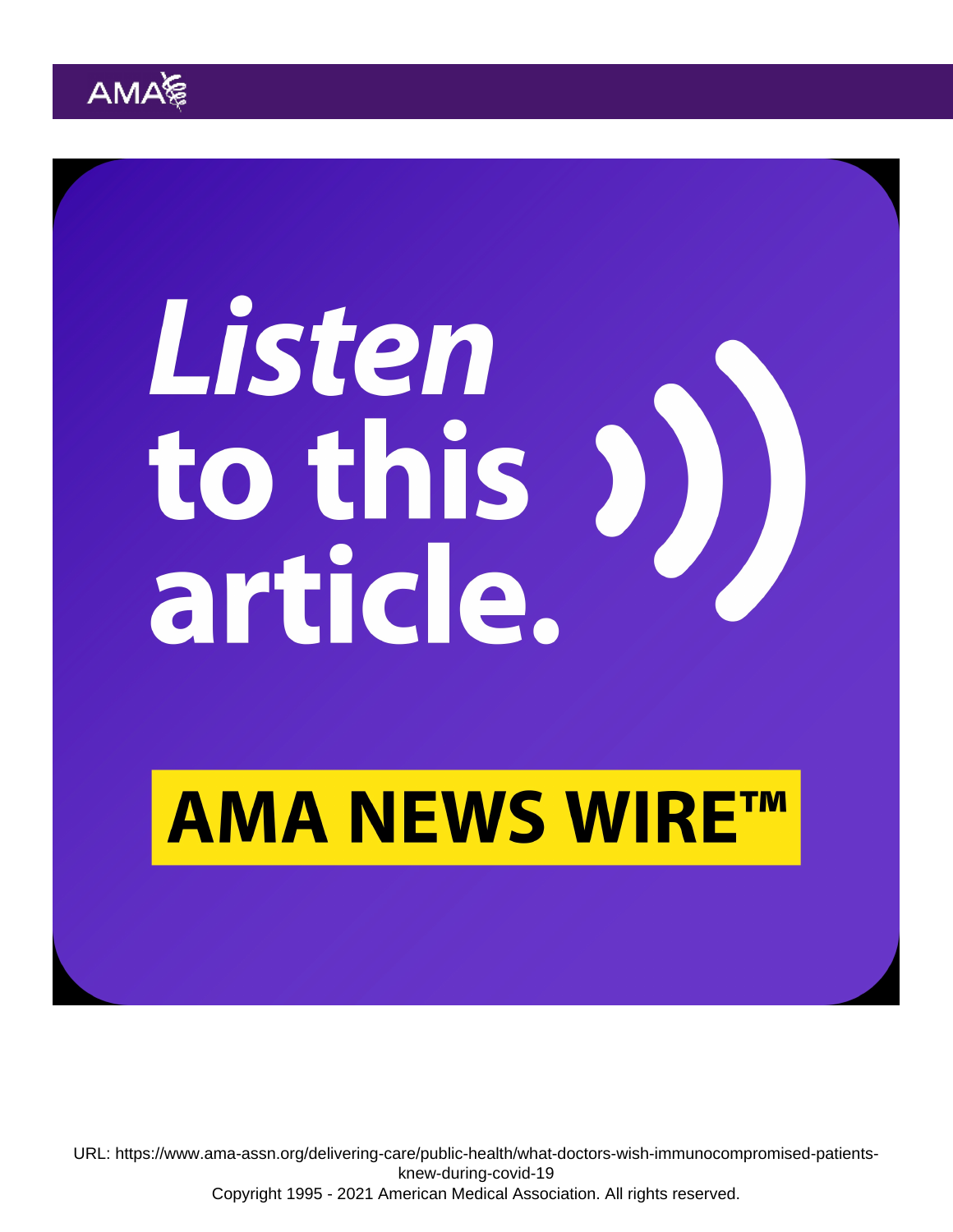AMA News Wire

What doctors wish immunocompromised patients knew during COVID-19

May 6, 2022

**Listen on Simplecast** 

Mask mandates have been rolled back, as have restrictions on large indoor gatherings. And many people are eager to return to a [new normal](https://www.ama-assn.org/delivering-care/public-health/amid-search-new-normal-questions-linger-about-covid-19), protected by the safe and highly effective COVID-19 vaccinations that vastly reduce the risk of severe outcomes for patients who acquire SARS-CoV-2.

Yet the threat of COVID-19 remains elevated for the millions of Americans with compromised immune systems. That's because patients who are immunocompromised are still at higher risk for severe infection from SARS-CoV-2. For too many of these patients, it can feel as though the date on the calendar hasn't budged much from March 2020.

The AMA's [What Doctors Wish Patients Knew™](https://www.ama-assn.org/series/what-doctors-wish-patients-knew) series provides physicians with a platform to share what they want patients to understand about today's health care headlines, especially throughout the COVID-19 pandemic.

In this installment, three AMA members took time to discuss what patients should know about being immunocompromised during the pandemic. They are:

- Omar Atiq, MD, a medical oncologist at the Winthrop P. Rockefeller Cancer Institute at the University of Arkansas for Medical Sciences in Little Rock. He also is president-elect of the American College of Physicians.
- Erin Schwab, MD, a hematologist-oncologist in Breckenridge, Colorado. She is also an alternate delegate in the [AMA House of Delegates](https://www.ama-assn.org/house-delegates) for the American Society for Clinical Oncology.
- Monique Spillman, MD, PhD, a gynecologic oncologist and clinical associate professor of obstetrics and gynecology at Texas A&M College of Medicine.

## Some patients are more susceptible

"As a gynecologic oncologist, we consider people who are immunocompromised to be both those who have a current cancer, as well as those who are undergoing therapy for that cancer—particularly

URL: [https://www.ama-assn.org/delivering-care/public-health/what-doctors-wish-immunocompromised-patients](https://www.ama-assn.org/delivering-care/public-health/what-doctors-wish-immunocompromised-patients-knew-during-covid-19)[knew-during-covid-19](https://www.ama-assn.org/delivering-care/public-health/what-doctors-wish-immunocompromised-patients-knew-during-covid-19)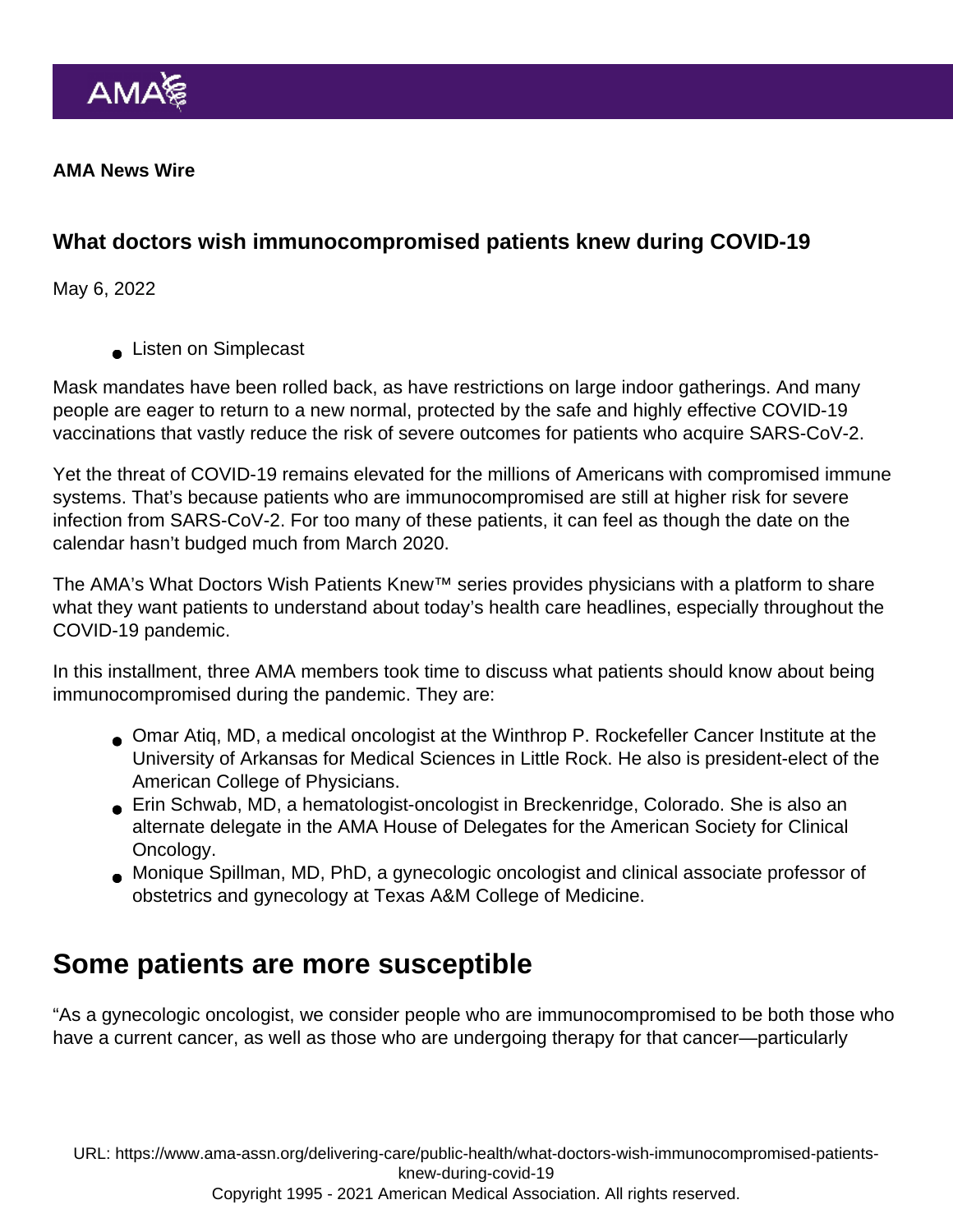chemotherapy or other types of immune therapies," said Dr. Spillman.

"I have patients with colon cancer who are going through treatment who have the ups and downs of their blood counts and their white cells will drop. But overall, they stay pretty healthy," said Dr. Schwab. "Then I have the patients with leukemia who get terribly sick and are very immunocompromised."

"It's almost a spectrum in terms of trying to manage these patients because some are much more susceptible than others," she said.

#### Mask up in public indoor spaces

"We do recommend that they wear masks even if they have been vaccinated," said Dr. Spillman. "We know that just because of their therapies—including chemotherapies—their immune systems can be lowered, and they are more at risk of not just COVID-19, but other infectious diseases as well."

"Every time we think we are out of the woods, we are not, so I would rather side with caution than be cavalier," said [Dr. Atiq](https://www.ama-assn.org/residents-students/specialty-profiles/what-it-s-specialize-medical-oncology-shadowing-dr-atiq). "We all know that wearing masks doesn't just mean any mask. It means a good quality, well-fitting mask, especially if you're going to be in an area where people are closer than six feet radius from you."

#### Close contacts should mask up too

Dr. Spillman urges patients "to initiate that conversation with their friends and family," acknowledging that it can sometimes "be a very difficult conversation for our patients to have, but oftentimes family and friends will act to protect their loved ones."

"People who come in close contact with those who are immunocompromised should try to make sure that their loved ones who are immunocompromised do not get the infection by minimizing that risk," said Dr. Atiq. "And you minimize that risk by being vaccinated yourself, by washing your hands, by keeping a distance of six feet and by wearing masks."

# On masking, disregard judgment from others

Many patients with compromised immune systems "choose to wear a mask and continue to wear a mask, so those people who you see in the grocery store, many of them may be cancer patients, and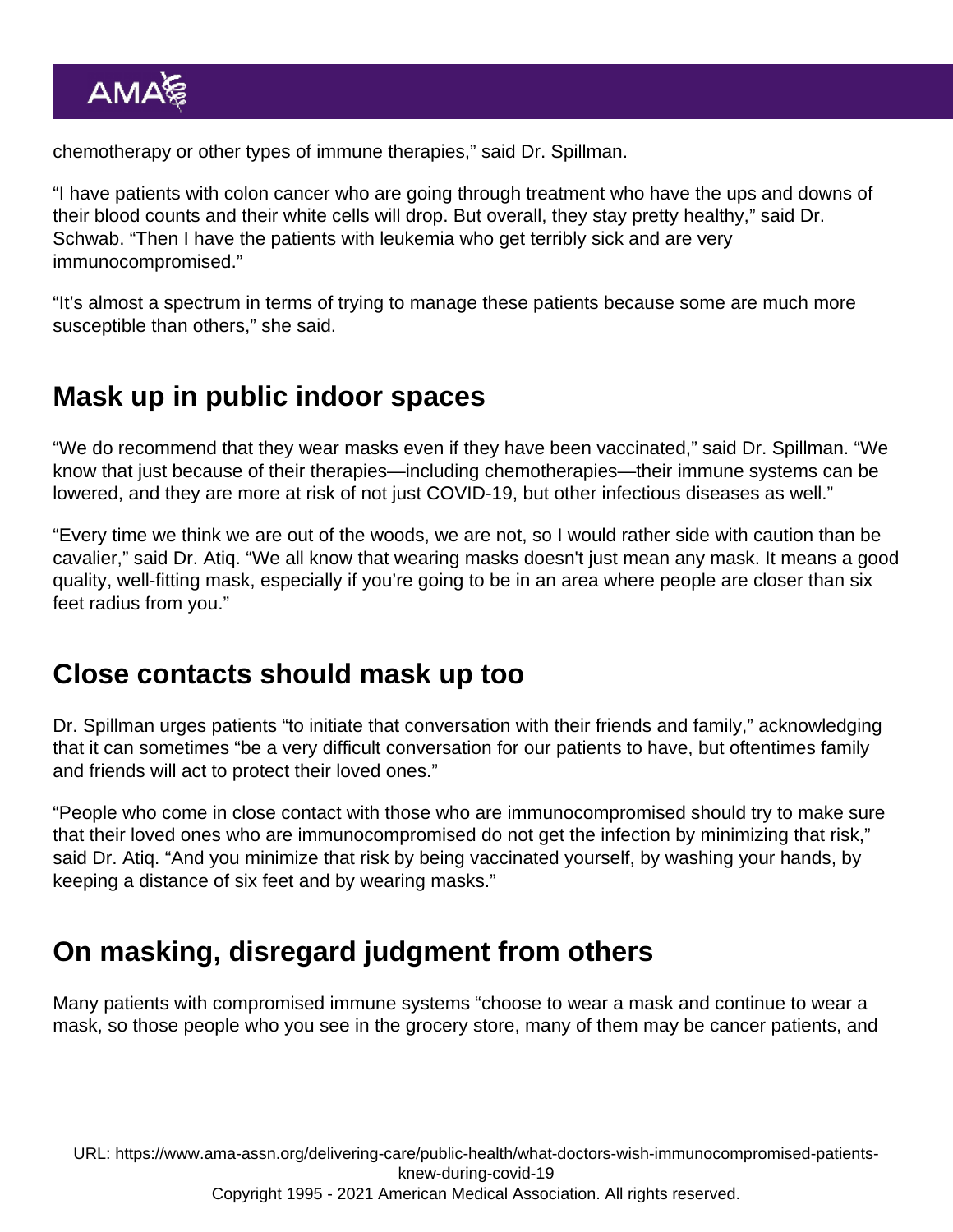you don't even realize it," said Dr. Schwab, noting that many are continuing to mask up to protect a loved one.

For example, Dr. Schwab told of a woman friend who "was going through fertility treatments and she had been vaccinated, but she hadn't had her booster yet. When she came over, she chose to wear a mask in my house," she said. "That's her own personal choice."

## It's still important to get vaccinated

"We strongly urge our [patients to be vaccinated](https://www.ama-assn.org/delivering-care/public-health/what-tell-immunocompromised-patients-about-covid-19-vaccines) and I have that conversation with every single one of my patients, whether they're on active chemo or immunotherapy or not," said Dr. Spillman. "We urge them to get vaccinated because even if your immune system is slightly lowered because of chemotherapy or immunotherapy, you can still respond somewhat to the vaccine.

"And it does give you some level of protection, particularly against the more severe forms of the disease," she added.

"The ideal timing of vaccination in post-transplantation patients is not known," said Dr. Atiq. "In those situations, one has to weigh the risk of infection against the probability of mounting a protective response to vaccination.

"When possible, delaying vaccination for a month post solid organ transplant and three months after hematopoietic cell transplant and chimeric antigen receptor T-cell transplant is advisable," he added. "However, all patients should be offered vaccination prior to the initiation of transplant therapy, if feasible. In general, there is no harm in getting vaccinated sans a history of an allergic reaction to it."

## Get third mRNA dose and two boosters

[Immunocompromised patients should get a third mRNA COVID-19 shot](https://www.ama-assn.org/delivering-care/public-health/why-immunocompromised-patients-should-get-third-mrna-covid-19-shot) "as long as it's not medically contraindicated," said Dr. Spillman. That means, "if someone has had a vaccine reaction, has had difficulty with their heart after a vaccine or some sort of an allergic reaction, obviously they should avoid that."

"But, in general, we do ask that our patients consider a [booster,](https://www.ama-assn.org/delivering-care/public-health/what-doctors-wish-patients-knew-about-covid-19-vaccine-boosters) and our specialty society does recommend that third dose," she said, adding that patients with compromised immune systems are also eligible for two booster doses.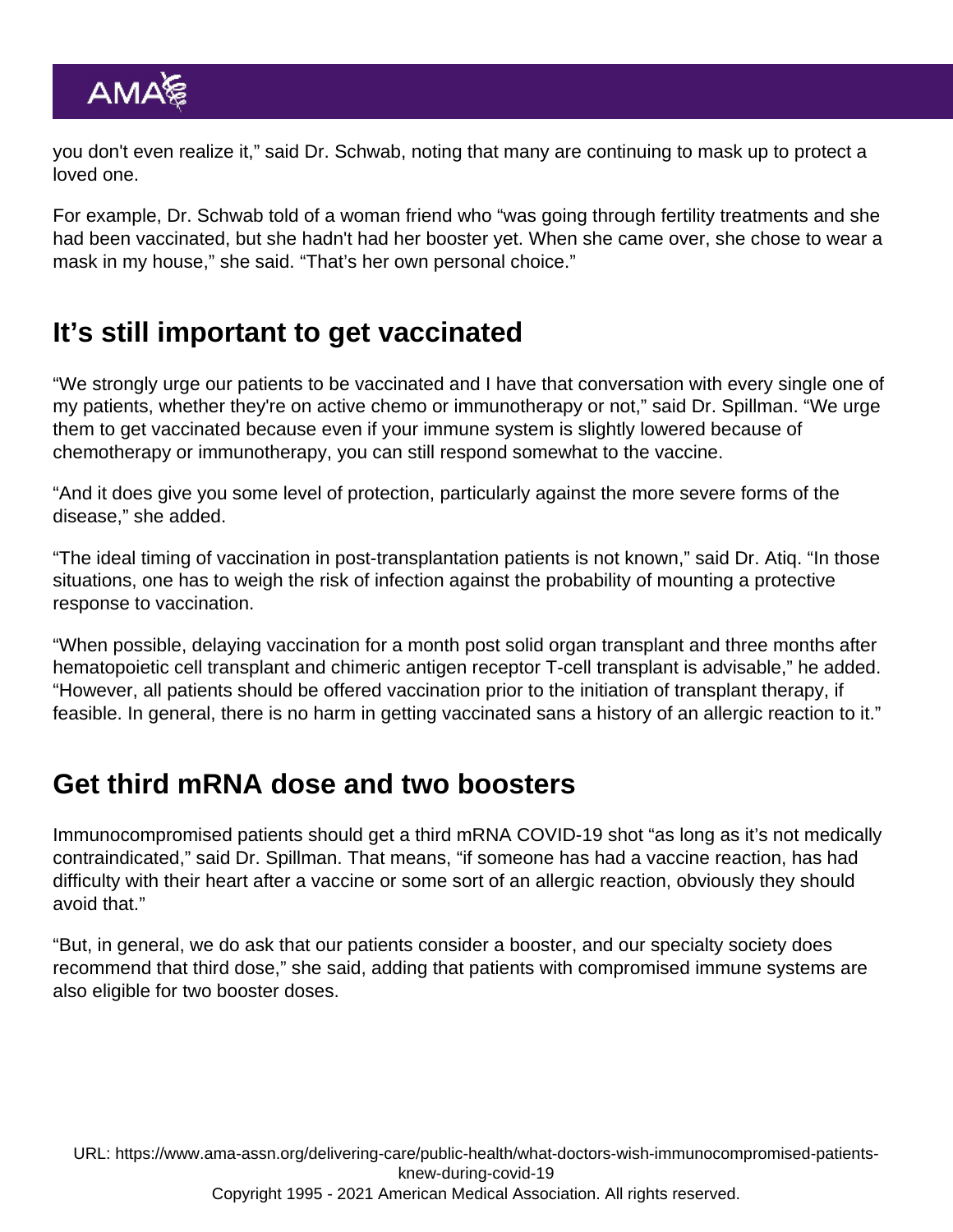# Evusheld can offer powerful protection

"We now have emergency use authorization for [Evusheld](https://www.ama-assn.org/delivering-care/public-health/3-tips-doctors-using-evusheld-covid-19-protection), which is two monoclonal antibodies taken together in pre-exposure profiles," said Dr. Atiq. "This is pre-exposure and there are two injections that are given at the same time."

"Essentially, we have something that can prevent serious infection in patients who may be immunocompromised," he said.

## Create rules for protection

While some people may refuse to wear a mask or follow proper precautions, patients with compromised immune systems should set some rules to follow, said Dr. Schwab. "There are certain rules that certain patients made for themselves as we talked about what's important to them and what their risk management was that they wanted to take with their family."

For example, Dr. Schwab said that one patient "made some hard rules and if you're not vaccinated, you don't want to wear a mask, you don't want to get tested, then you can't see me."

## Assess activities' benefits, risks

"Be cautious around those who have not been vaccinated and if anybody is sick, stay away from them," said Dr. Schwab. "But I have to balance also the social side of stuff, because many of these patients may die from their disease and keeping them socially isolated in a time where they may not have much time left is very hard."

That is why "we talk about the risks and benefits a lot, and many times they're very open with me on what they're planning on doing," she said. "As long as you're willing to take that risk and you understand that risk, then that's fine."

# Don't rely on antibody testing

"There are a lot of tests that purport to look at COVID-19 antibodies, but they don't necessarily correlate with one another or with the risk of the disease," Dr. Spillman said. "At this point, I tell my patients that if they get one of those tests, it can be an important piece of information, but I still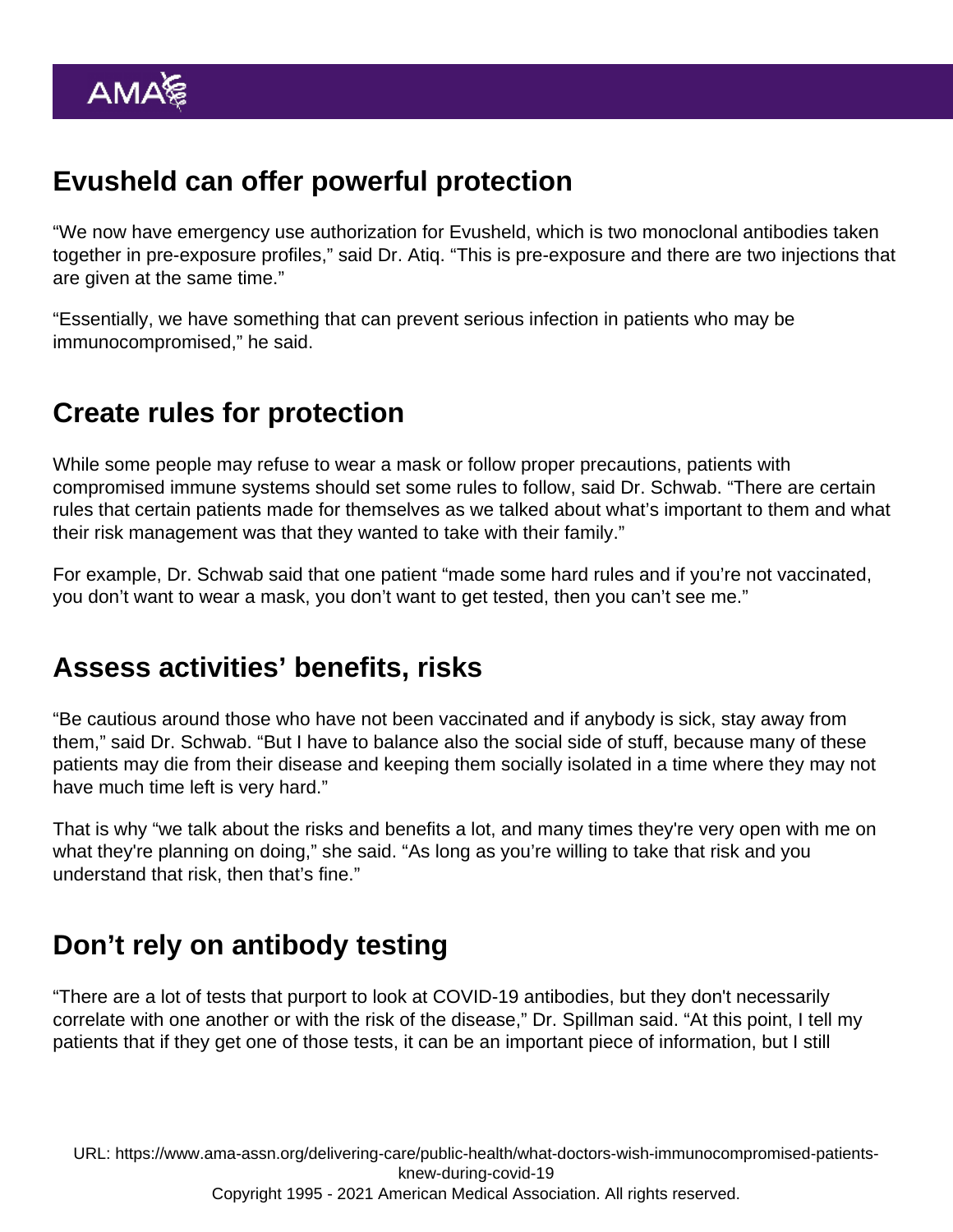recommend vaccination."

Dr. Atiq reinforced the point. "Outside of a clinical trial, I'm not sure that we should be running towards it or getting a false sense of security or anxiety from it," he said.

#### Use caution with rapid test results

"If somebody is going to come in close contact with a person who is immunocompromised and therefore is at a high risk of serious infection and morbidity with COVID-19, it is helpful for them to get the rapid testing as close to the contact as possible," said Dr. Atiq. "That certainly adds to the protection because you can have an infection even if you don't have any symptoms."

But, Dr. Spillman noted, rapid tests "can give some measure of confidence, but it is not absolutely predictive that you don't have the disease." She added that "tests can turn positive even 12 to 24 hours later, so caution is still appropriate."

## Gather outside to reduce risk

"We're not asking patients to do things like buy expensive equipment and have new fans installed and new types of filters on their air conditioning and heating systems. That's largely impractical for our patients," said Dr. Spillman. "But if you're in a gathering and it's possible to do that outside, of course that's a safer option."

Being outside "is important protection that is needed not just for minimizing or reducing the risk of COVID infection, but also for healthy lifestyles," said Dr. Atiq. "Going for a walk in a park is a natural way of not only protecting or minimizing the risk, but also of feeling better. Fresh air has a soothing effect on all of us."

## It's OK not to feel OK

"All of us have the right not to feel OK. There's nothing wrong with us. That's totally normal, said Dr. Atiq. "It's totally normal to feel down and depressed at times. It's totally normal to be unhappy and upset.

"What we ought to do is to try to mitigate it because if that feeling persists for longer periods of time, it takes away from quality of life," he added. "And just like it's OK to be down, sad and not motivated, it's